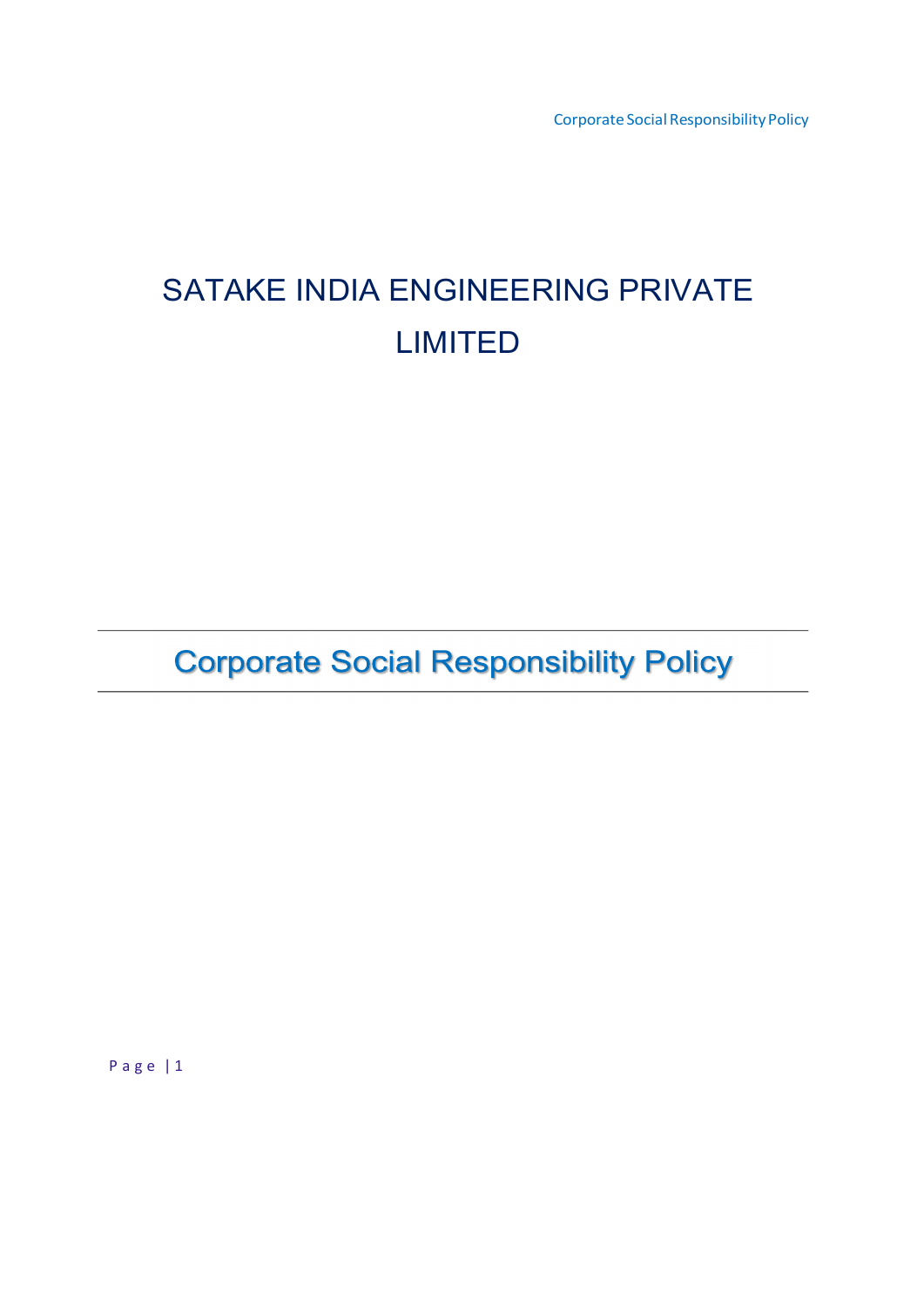#### I. AIMS AND OBJECTIVES

The Company intends to make a positive difference to society and contribute its share towards the social cause of betterment of society and area in which companies operates. The Company aims to create educated, healthy, sustainable and culturally vibrant communities. We also contribute as a company to various charitable causes and we seek to participate in ways that touch people's lives in these communities.

In this regard, the Company has made this policy which encompasses the Company's philosophy for delineating its responsibility as a Corporate Citizen and lays down the guidelines and mechanism for undertaking socially useful programmes for welfare & sustainable development of the community at large and titles as the "Corporate Social Responsibility (CSR) Policy" which is based as per the Companies Act, 2013 and rules made there under.

This policy has been formulated and recommended by the CSR Committee and adopted by the Board of Directors at its meeting held on November 19, 2014. The Board may, upon recommendation of the CSR Committee, amend or modify this CSR Policy as and when necessary.

#### II. DEFINITIONS

- Act means Companies Act, 2013, as amended and modified from time to time.
- Areas of Interest means the areas of interest as identified by The Company for implementing CSR goals and shall include the areas specified in Clause (B)(2) of this CSR Policy and shall include all CSR Activities as defined under the Act and CSR Rules from time to time.
- Board means Board of Directors of the Company.
- Company means Satake India Engineering Private Limited.
- Corporate Social Responsibility (CSR) means and includes but is not limited to:
	- 1) Projects or programs relating to activities specified in Schedule VII to the Companies Act, 2013; or
	- 2) Projects or programs relating to activities undertaken by the Board of Directors of the Company in pursuance of the recommendation of the CSR Committee and approved by the Board as per this policy.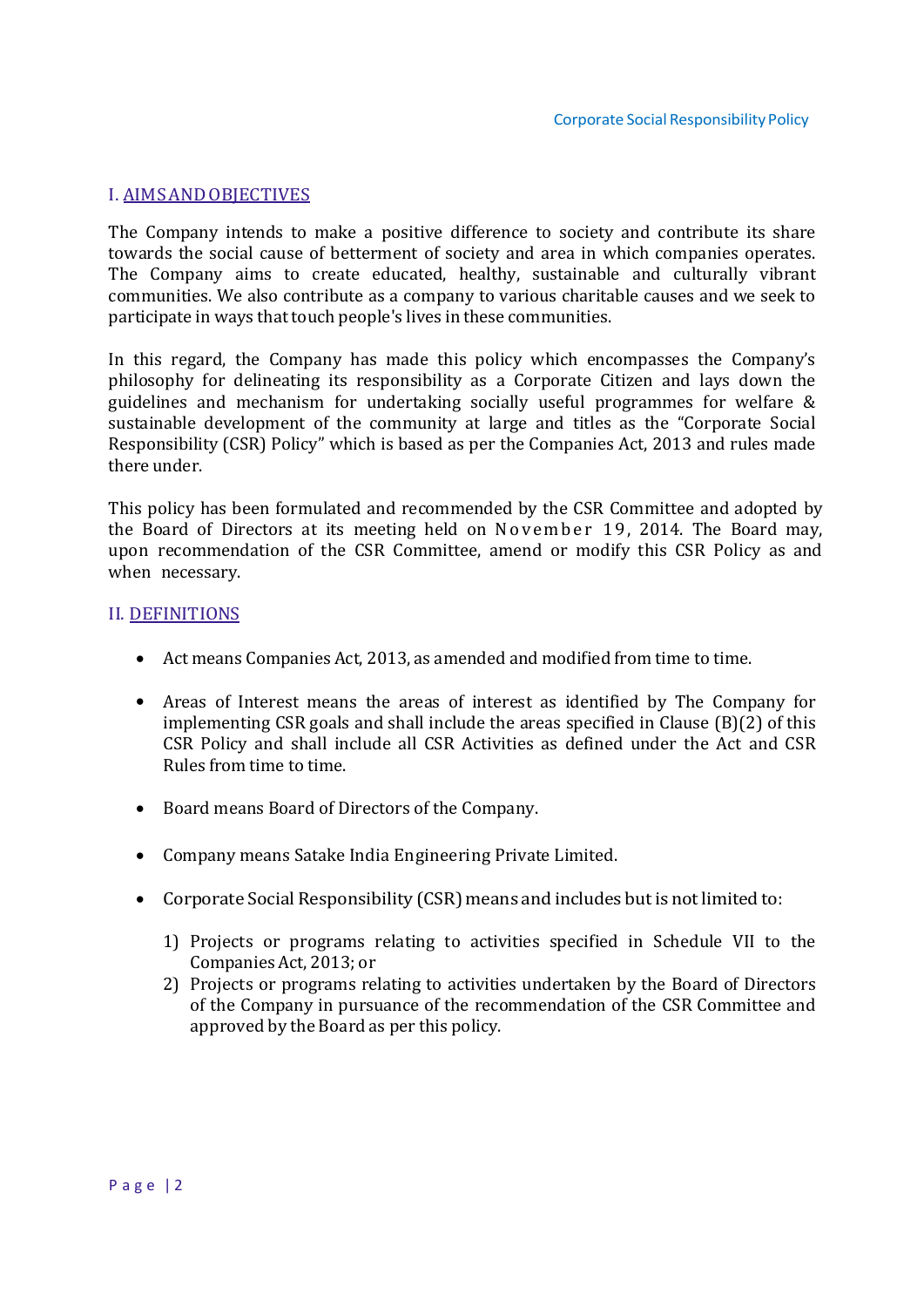- CSR Committee means Corporate Social Responsibility Committee constituted by the Board pursuant to section 135 of the Companies Act, 2013.
- CSR Activities shall mean the specific activities listed in the Annexure that various Organizations shall engage in which shall be funded by The Company in accordance with the Act and CSR Rules.
- CSR Commitment shall mean at least 2% of the average net profits of The Company made during the three immediately preceding financial years as described in Clause (F) of this CSR Policy for conducting its CSR activities in accordance with the Act and CSR Rules.
- CSR Policy means CSR Policy of The Company (Satake India Engineering Private Limited).
- CSR Proposals shall have the meaning ascribed to the term in Clause  $(G)(3)$  of this CSR Policy which shall be in accordance with the Act and CSR Rules.
- CSR Rules means the Companies (Corporate Social Responsibility) Rules, 2014, as amended and modified from time to time.
- Employees means Employees of The Company.
- Funding shall mean the disbursements that are to be made to an Organization pursuant to this CSR Policy, with the prior approval of the CSR Committee and the Boardin accordance with the Act and Rules.
- Organizations means Such organizations including NGOs as are permitted to receive Funding in accordance with the Act and CSR Rules.
- Net Profit means the net profit of the Company as per its financial statement prepared in accordance with the applicable provisions of the Companies Act, 2013, but shall not include the followings, namely:-
- 1) Any profit arising from any overseas branch or branches of the Company, whether operated as a separate company or otherwise, and
- 2) Any dividend received from other companies in India, which are covered under and complying with the provisions of section 135 of the Companies Act, 2013.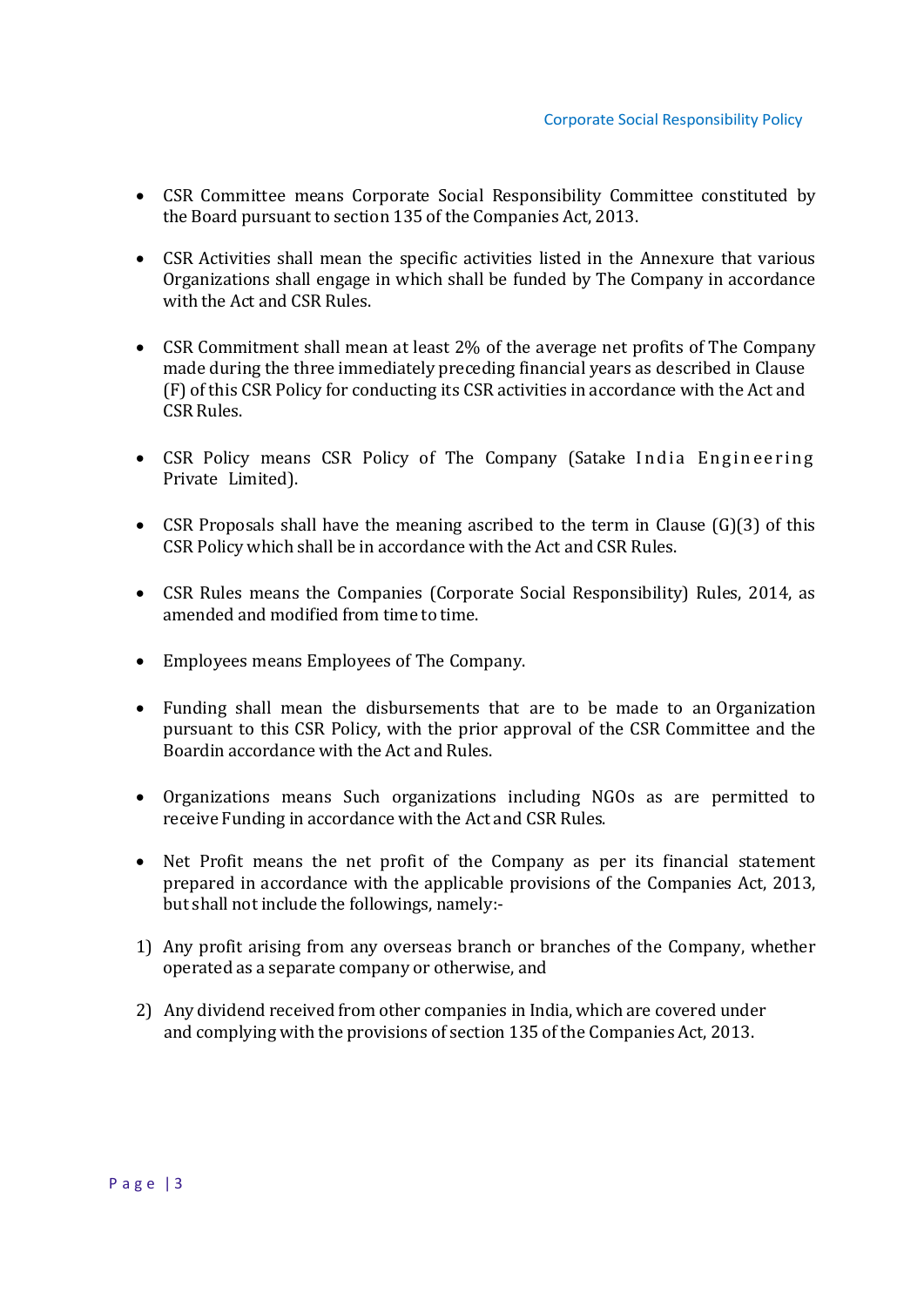Provided that net profit in respect of financial year for which the relevant financial statements were prepared in accordance with the provisions of the Companies act 1956 shall not be required to be re-calculated in accordance with the provisions of the Companies Act 2013.

Words and expressions used in this policy and not defined herein but defined under the Companies Act, 2013 shall have the same meanings respectively assigned to them.

## III. PURPOSE

This CSR Policy establishes the scope, CSR goals of The Company and Funding approval process. This CSR Policy shall operate as the corporate responsibility policy of The Company for the purposes of Section 135 of the Act and CSR Rules.

## IV. CONSTITUTION, COMPOSITION AND SCOPE OF CORPORATE SOCIAL RESPONSIBILITY COMMITTEE (CSR COMMITTEE)

(a) Constitution and composition of the CSR Committee:

The CSR initiatives/activities of the Company will be identified and initiated by the CSR Committee comprising 3 (three) Members. Subject to the requirements of the Act, the Board may increase or decrease the size of the CSR Committee by passing a resolution.

The members of the CSR Committee shall elect one of them as the Chairman of the Committee. The CSR Committee shall recommend to the Board the amount of expenditure to be incurred by the Company on CSR activities and the Board will ensure that the activities as are included in the CSR Policy are undertaken by the Company subject to and in accordance with the provisions of section 135 of the Companies Act, 2013.

The current members of the CSR Committee shall be the following:

| Name                 | Title    | Role in the CSR Committee |
|----------------------|----------|---------------------------|
| Shoichi Tanaka       | Director | Chairman                  |
| Kazuyuki Kihara      | Director | Member                    |
| Rajinder Kumar Bajaj | Director | Member                    |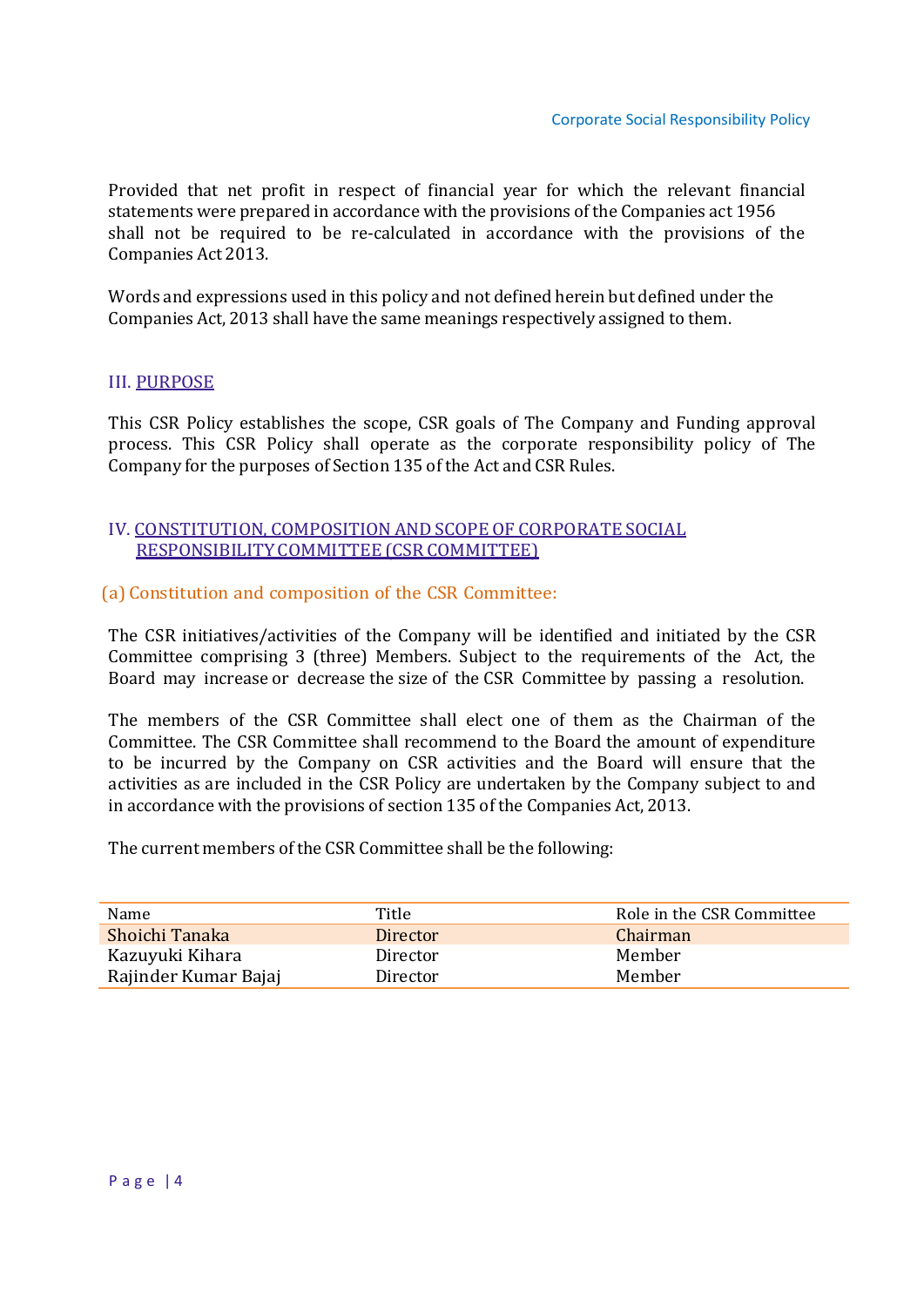## (b) Invitees to the CSR Committee:

The CSR Committee may, at its discretion, invite employees of The Company from time to time to participate in the meetings of the CSR Committee and assist the CSR Committee in the implementation of the CSR Policy. Invitees to the CSR Committee meetings shall be entitled to participate in the deliberations of the CSR Committee but will not be entitled to vote at the meetings of the CSR Committee.

## (c) Scope of the CSR Committee:

The CSR Committee has been set up to:-

- Formulate and recommend to the Board CSR Policy which shall indicate the activities to be undertaken by the Company as detailed in the Schedule VII to the Act
- Recommend the amount of expenditure to be incurred on the activities referred to in the CSR Policy
- Monitor the CSR Policy from time to time

## (d) Modalities of execution of the CSR Projects:

The modalities of the execution of the CSR projects or programs and their implementation along with the monitoring process of such projects or programs as decided by the CSR Committee.

## (e) Decisions by the CSR Committee:

- The CSR Committee shall at all times act in a manner that is consistent with the provisions contained in this CSR Policy, the Act and CSR Rules.
- The CSR Committee shall endeavor to arrive at all decisions by a consensus of all Members. However, in the event the CSR Committee is unable to arrive at such a consensus, the Chairman of the Committee may make the final decision.
- All decisions of the Committee shall be ratified by the Board.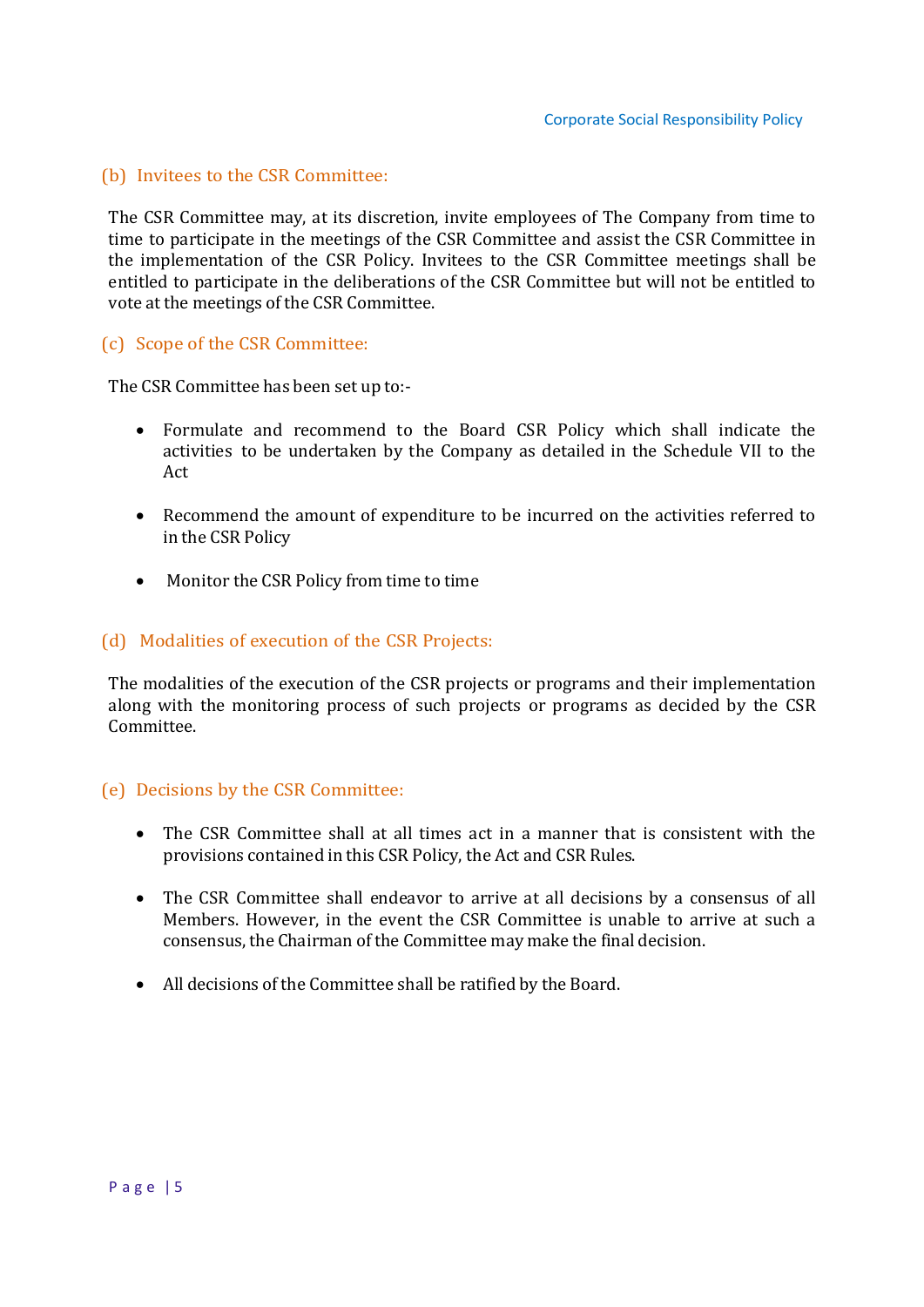## (f) Meeting of the CSR Committees

- The CSR Committee shall meet as frequently as it determines necessary but at least once in a year.
- The CSR Committee shall maintain minutes of each of its meetings.
- The CSR Committee shall review proposed projects and make recommendations to the Board for approval of such projects and allocation of Funding in accordance with the CSR Committee charter.
- The final decision with regards to the acceptance or rejection of a CSR Proposal shall be with the Board.

## V. CORPORATE SOCIAL RESPONSIBILITY ACTIVITIES (Areas of interest)

The Company shall upon the recommendation of its CSR Committee and with necessary approval of the Board, can undertake any of the following activities, as part of its corporate social responsibility initiatives, which are defined in Schedule VII of the Companies Act 2013;

## (a) Areas of Interest:

- 1. Eradicating hunger, poverty and malnutrition, promoting health care including preventive health care and sanitation and making available safe drinking water;
- 2. Promoting education, including special education and employment enhancing vocation skills especially among children, women, elderly, and the differently abled and livelihood enhancement projects;
- 3. Promoting gender equality, empowering women, setting up homes and hostels for women and orphans; setting up old age homes, day care centers and such other facilities for senior citizens and measures for reducing inequalities faced by socially and economically backward groups;
- 4. Ensuring environmental sustainability, ecological balance, protection of flora and fauna, animal welfare, agro forestry, conservation of natural resources and maintaining quality of soil, air and water;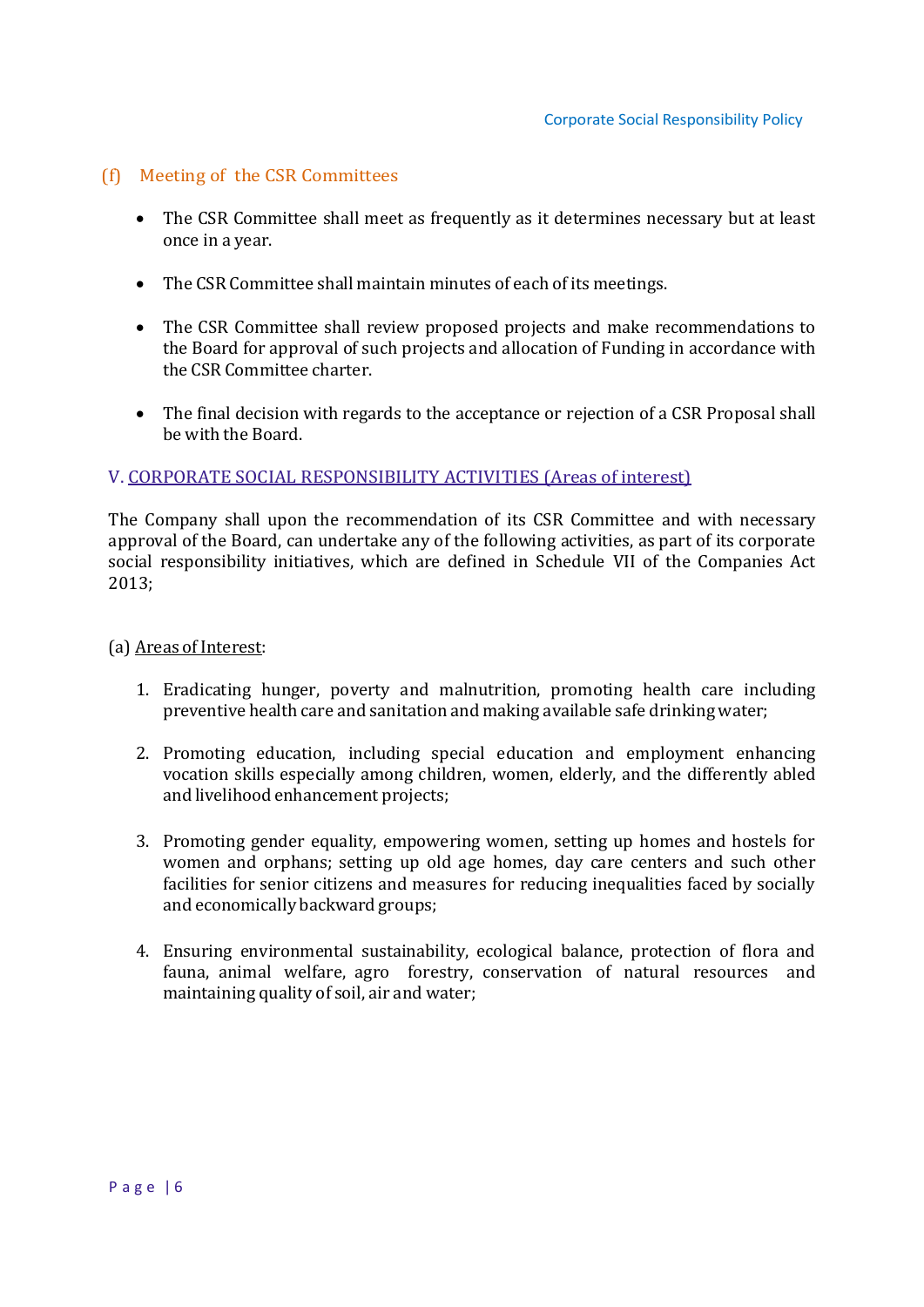- 5. Protection of national heritage, art and culture including restoration of buildings and sites of historical importance and works of art; setting up public libraries; promotion and development of traditional arts and handicrafts;
- 6. Measures for the benefit of armed forces veterans, war widows and their dependents;
- 7. Training to promote rural sports, nationally recognized sports, Paralympic sports and Olympic sports;
- 8. Contribution to the Prime Minister's National Relief Fund or any other fund set up by the Central Government for socio-economic development and relief and welfare of the Scheduled Castes, the Scheduled Tribes, other backward classes, minorities and women;
- 9. contributions or funds provided to technology incubators located within academic institutions which are approved by the Central Government;
- 10. rural development projects

Provided that, the CSR projects and programs or activities that benefit only the employees of the Company and their relatives shall not be considered as CSR activities.

Also, the CSR activities undertaken in India only will be taken into consideration, in order to satisfy the requirement of section 135 of the Companies Act 2013.

- (b) The Company may update the above list as per Section 135 and Schedule VII of the Act as amended from time to time.
- (c) The Company focuses its philanthropy primarily in geographic regions of India where The Company has a business presence. However, The Company may contribute to causes in other parts of India, if the CSR Committee is of the opinion that such contribution is appropriate.
- (d) The Company will publish the list of specific projects / programs it plans to undertake for any financial year, and the modalities of execution, including implementation plan will be published as an Annexure to this policy from time to time.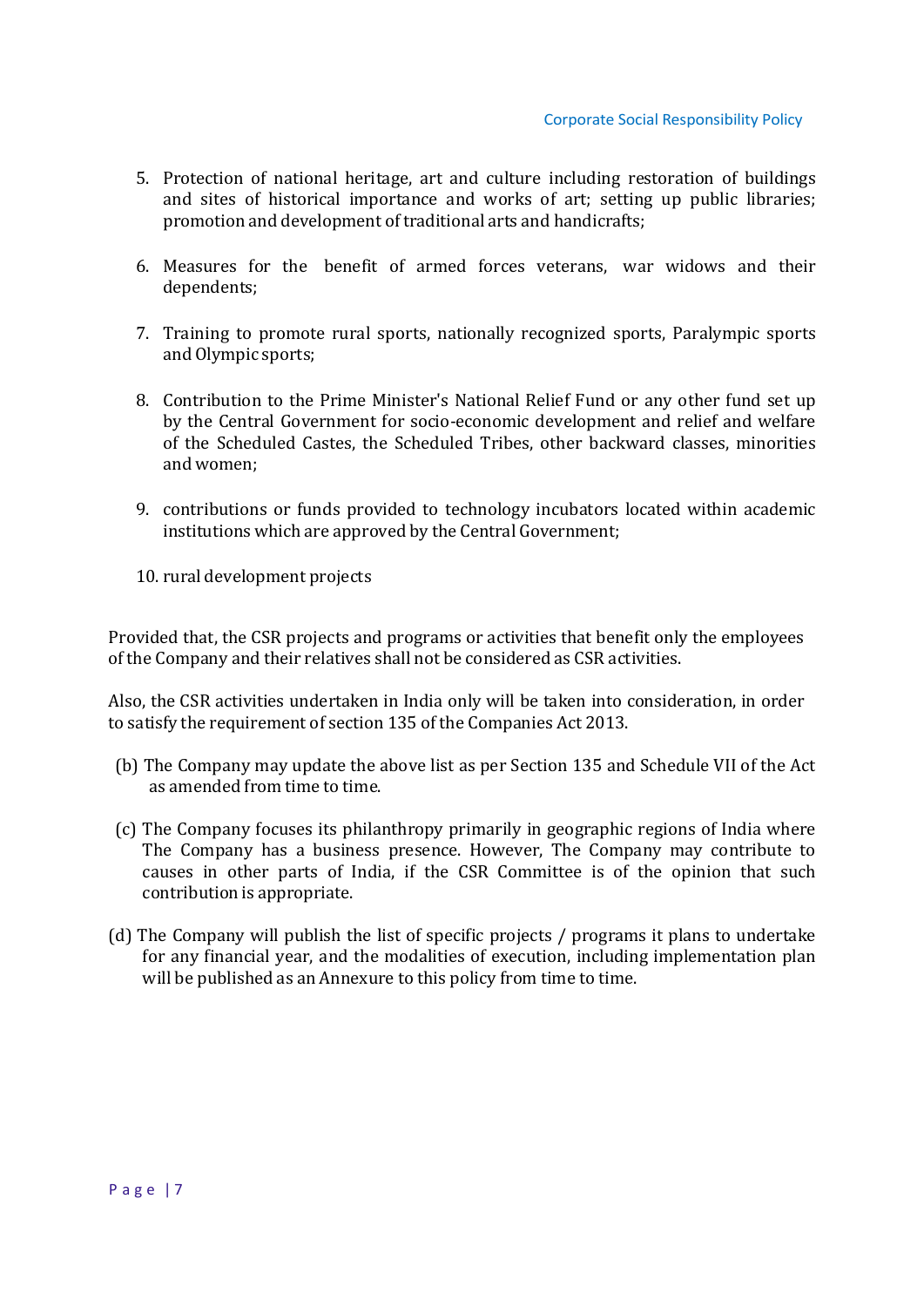#### VI. IMPLEMENTATION AND RESOURCES FOR THE CSR ACTIVITIES

 For achieving its CSR Initiatives and Activities through implementation of meaningful & sustainable CSR programs, the Company needs to allocate, in every financial year, at least 2% (two per cent) of the average net profit made by the Company during the three immediately preceding financial years.

The average net profit of the Company shall be calculated in accordance with section 198 of the Companies Act 2013.

The CSR Commitment shall comprise of the following:

- 2% (two percent) of the average Net Profits of The Company for the last 3 (three) financial years;
- Any income arising from the CSR Commitment; and
- Surplus arising out of CSR activities, if any.
- If in case the Company fails to spend such amount, the Board shall, in its report made under clause (o) of sub-section (3) of section 134, specify the reasons for not spending the prescribed amount.
- The surplus arising out of the CSR projects or programs or activities shall not form part of the business profit of the Company.
- CSR expenditure shall include all expenses including contribution to corpus for projects or programs relating to CSR activities approved by the Board on the recommendation of CSR Committee, but should not include any expenditure on an item not in conformity or not in line with the activities which fall within the purview of Schedule VII of the Act.
- The CSR Committee may identify external organizations and / or entities to assist with the various aspects of implementation of this policy including but not limited to identifying Organizations, obtaining CSR Proposals, conducting due diligence of Organizations etc. from time to time as approved by the CSR Committee and the Board. The CSR Committee shall institute a transparent monitoring mechanism for implementation of the CSR activities or programs undertaken by The Company.
- Identification of CSR Proposals : The CSR Committee may identify and receive CSR project proposals from an Organization in line with Areas of Interest as set out herein provided: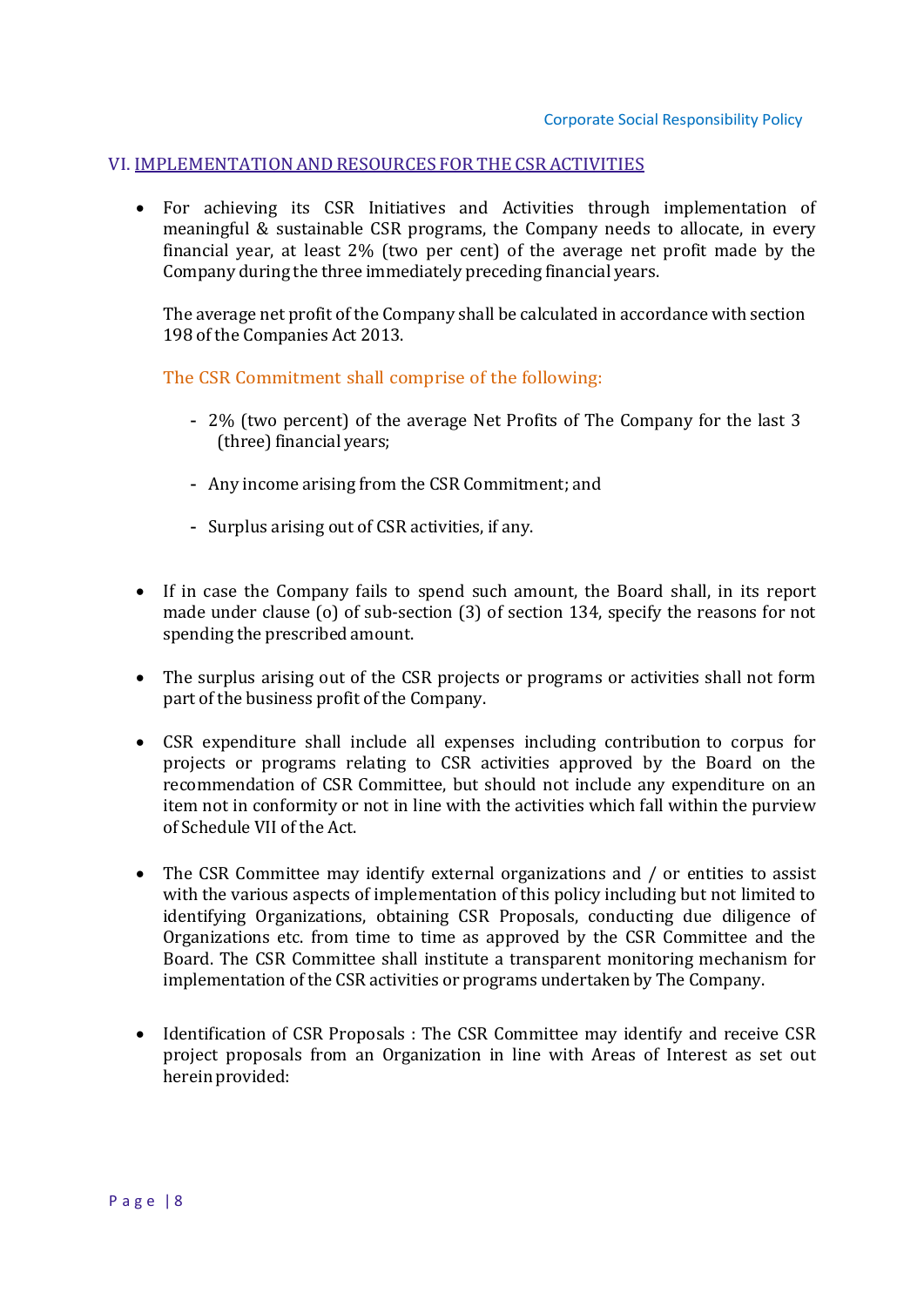CSR proposals received from an Organization shall include the following:

- (i) information about the Organization and projects that they have undertaken in the past three years;
- (ii) Proven track record of the organization for the past 3 (three) years in the area of project activity that it has been nominated for.
- (iii) Information of the project and the activities that the Organization proposes to undertake in relation to which Funding is sought from The Company;
- (iv) contain detailed budget indicating various heads under which expenditure is proposed to be made and the quantum of such expenditure;
- (v) The impact of the activities that are proposed to be conducted;
- (vi) Any other information that may be material for The Company to make an informed decision on supporting the project. Such information may include but is not limited to relationships that the Organization (directors, employees, etc.) may have with any Employee of The Company;
- (vii) Proof of registration under the Foreign Contribution (Regulation) Act, 2010.
- (viii) A completed Funding Request Form of The Company.
- Upon receipt of Proposals, the CSR Committee shall conduct appropriate due diligence of the CSR Proposal and the Organization either directly or through external organizations and/ or entities to ensure alignment with this CSR Policy and to ascertain the following:
	- (i) Relevance of the CSR Proposal to the Areas of Interest.
	- (ii) Appropriateness of project financials, the budget and timelines.
	- (iii) Impact on targeted beneficiaries.
	- (iv) Is the CSR activity permitted under the Act and Rules.
	- (v) Assessing whether the proposal is purely philanthropic;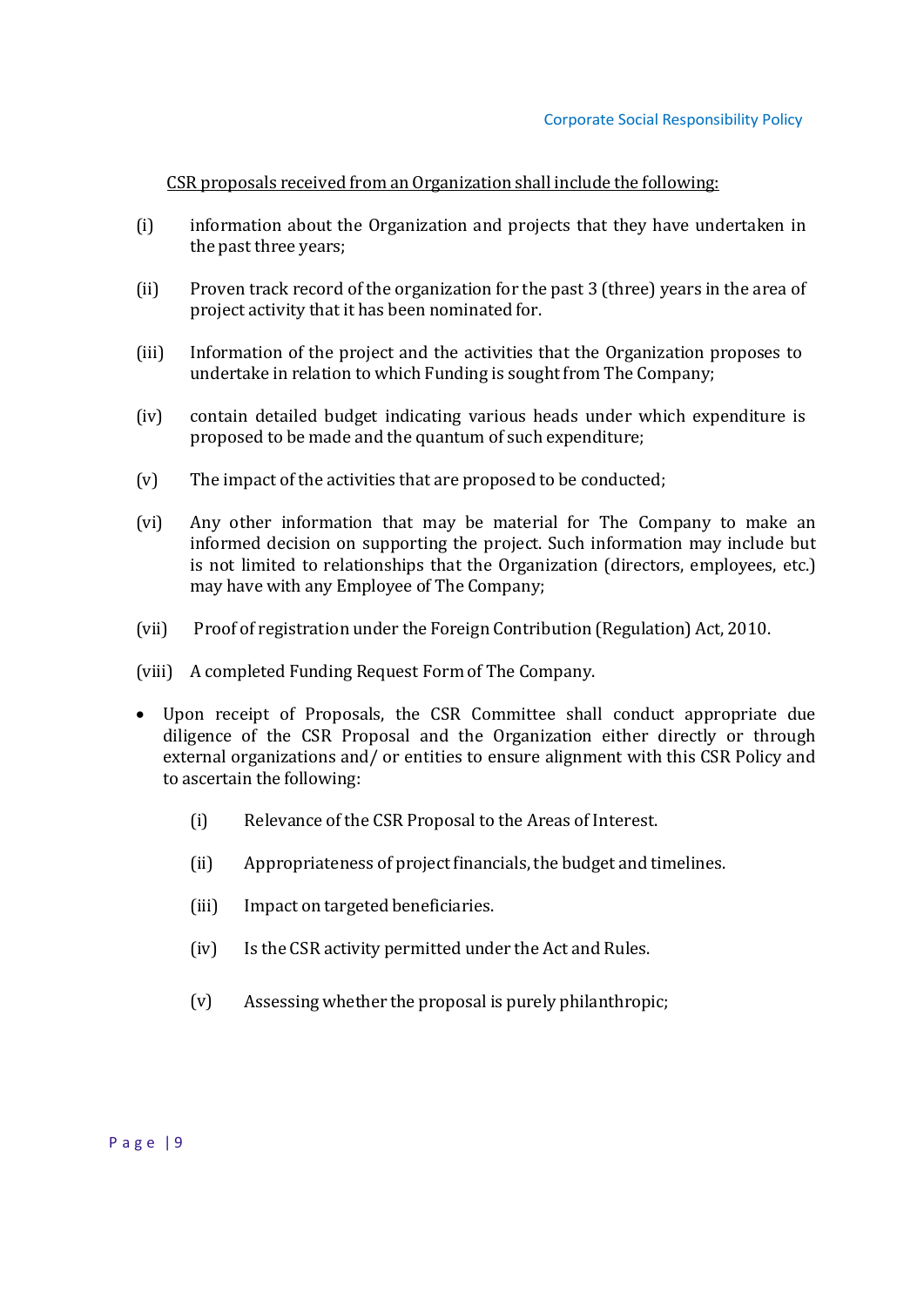- Has no activities that are solely for the benefit of employees and their families;
- Has no political contribution;
- Approval Process:
- (a) Upon receipt of the CSR proposal, the CSR Committee shall evaluate the same in accordance with this policy.
- (b) The CSR Committee may take such time as it deems necessary to deliberate and come to a conclusion regarding a CSR Proposal. The CSR Committee may, approve or decline a CSR Proposal.
- (c) All Funding to Organizations must be approved in advance by the CSR Committee and the Board and such approval shall be obtained prior to making any commitment to the Organization in this regard.
- (d) Subsequent to the approval of the CSR Proposal by the CSR Committee, the CSR Proposal shall be placed before the Board together with the recommendations of the CSR Committee for its consideration and approval. The Company will provide Funding only to such projects as may be approved by the Board.

#### • Post Approval Process

(a) Subsequent to the approval of the CSR Proposal by the Board, The Company and the Organization shall enter into appropriate documentation regarding the terms of the Funding and the manner in which such Funding shall be disbursed by The Company. Such documentation shall be in a form and substance that is acceptable to the CSR Committee and the Board.

P a g e | 10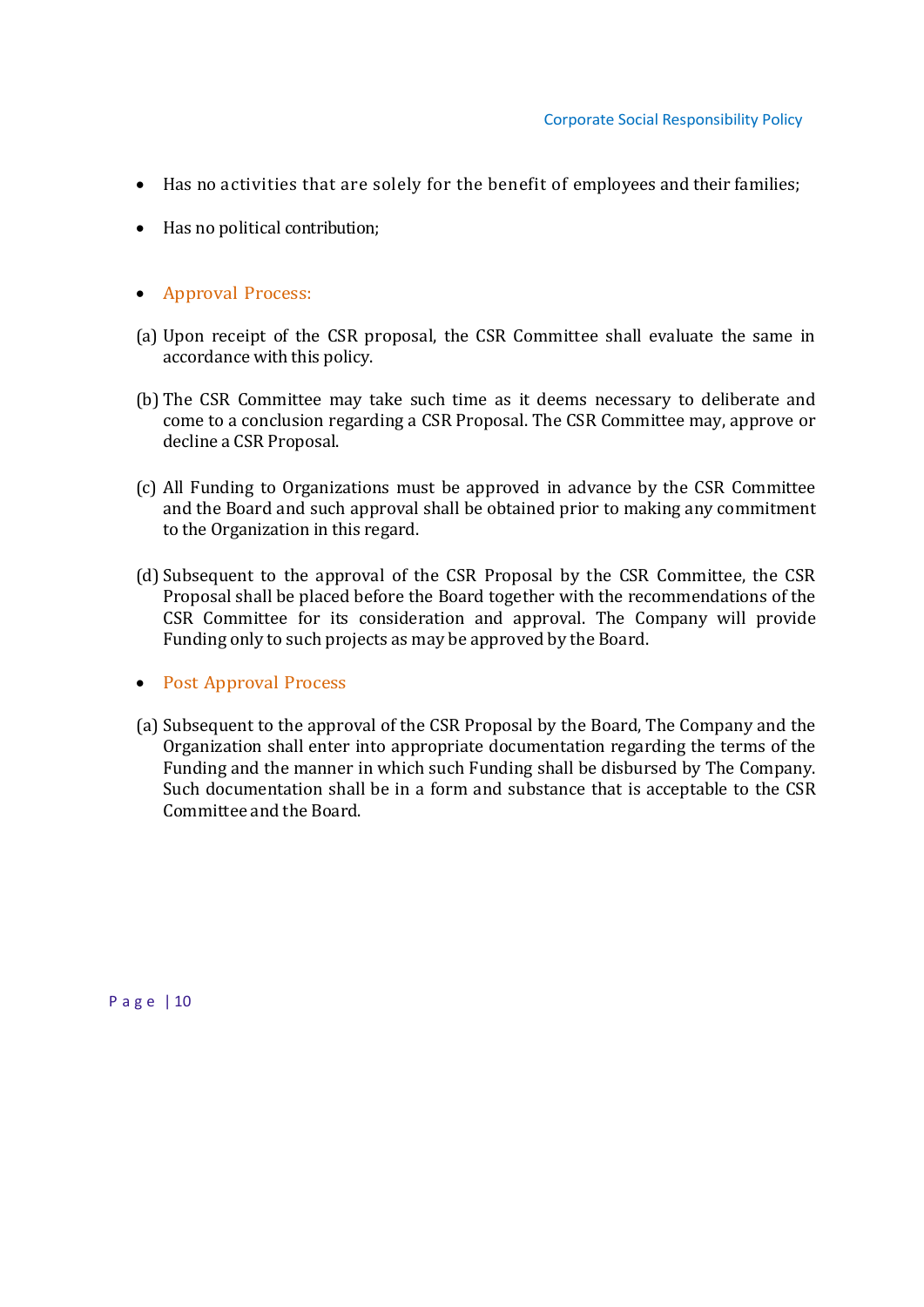## $\bullet$  OUR APPROACH TO IMPLEMENTATION:

We will strive to implement the aforesaid CSR activities on our own to the extent possible. However, the principle implementer of our CSR activities would include:

- Collaborating with various organisation, which are registered as a Trust or a section 8 company under the Companies Act, 2013 or Society or NGOs or any other form of entity incorporated in India that specialise in the aforesaid activities.
- Contribution to various funds which are aligned with our Vision and Mission e.g.
	- i. Prime Minister's National Relief Fund
	- ii. Any other fund set up by the Central Government for : socio-economic development and relief. for the welfare of Scheduled Castes, the Scheduled Tribes, other Backward classes, minorities and women.

## VII. MONITORING MECHANISM

- (1) Organizations receiving Funding will be required to provide evaluation information on a periodic basis with details on the status of the CSR Activities, including details concerning the project deliveries, costs incurred, and in a manner prescribed by The Company.
- (2) A summary of these reports shall be tabled before the meetings of the CSR Committee.
- (3) Detailed reports will be available for further perusal of the members of the CSR Committee as required.
- (4) The Company reserves the right to suspend payments to an Organization that delays and or fails to provide, to The Company's satisfaction, details concerning the use of the Funding